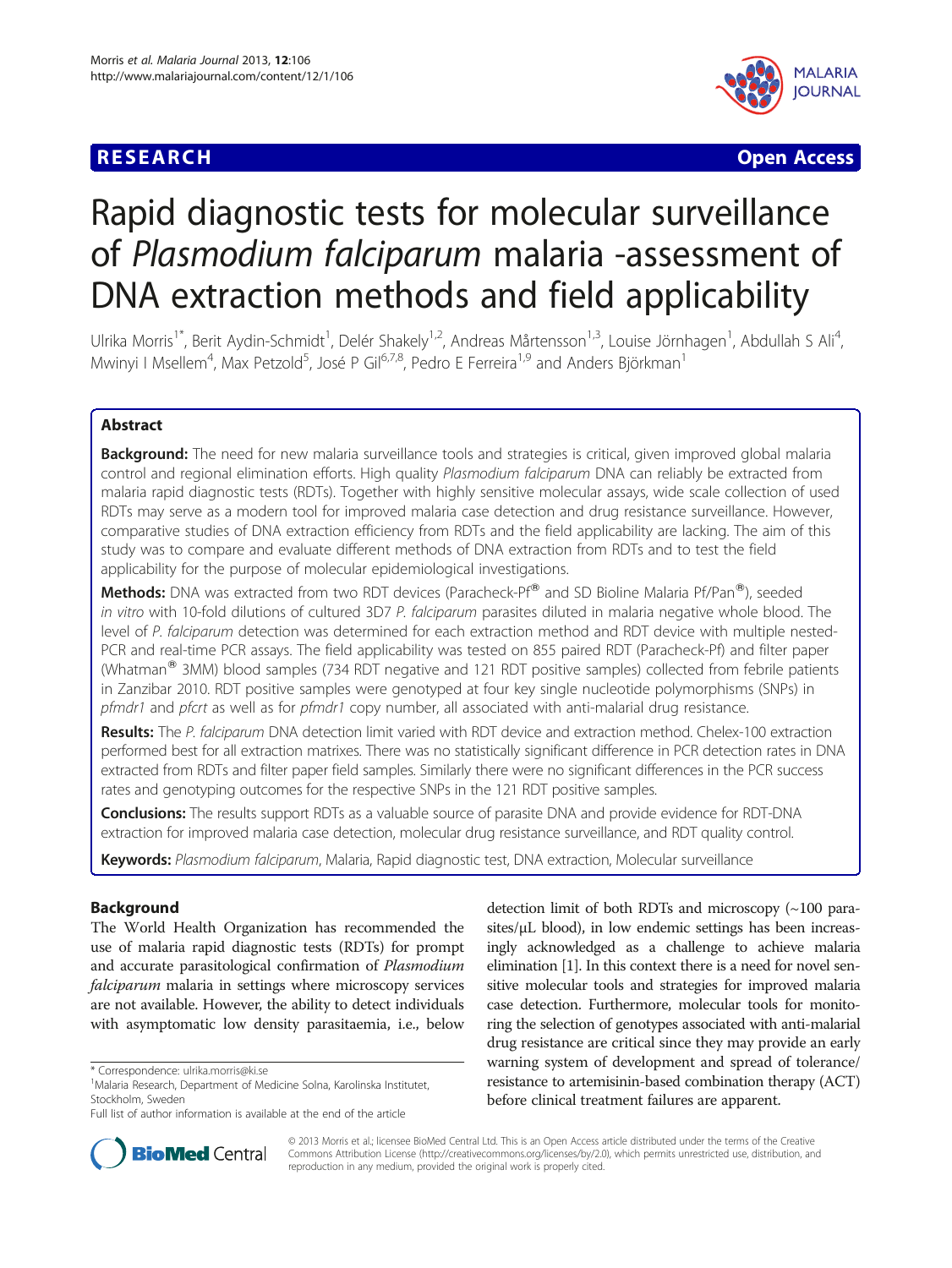The possibility of recovering parasite DNA from RDTs was first shown by Veron et al. [[2\]](#page-5-0). Thereafter, two additional methods of DNA extraction from RDTs have been published [\[3,4\]](#page-5-0) suggesting that RDTs are a reliable source for parasite DNA preservation. This provides an opportunity for improved molecular surveillance and RDT quality control. However, and importantly, comparative studies on the efficiency of the published DNA extraction methods from RDTs are lacking. This is critical since there is evidence that the efficiency of DNA extraction may be highly influenced by choice of extraction matrix and method [[3-6\]](#page-5-0). Furthermore, comprehensive studies are needed to investigate whether wide-scale collection of RDTs can provide the basis for modern molecular surveillance of malaria, including both improved malaria case detection and anti-malarial drug resistance genotyping.

The aims of this study were, therefore, to evaluate two published DNA extraction methods, in comparison with a previously unpublished, high-throughput method (Ferreira P E, unpublished data), and to assess the field applicability of RDT-DNA extraction for molecular surveillance, in comparison to DNA extraction from filter paper.

## Methods

### RDT-DNA extraction methods

Three DNA extraction methods from RDTs were evaluated: 1) A simple elution method [\[3\]](#page-5-0); 2) Chelex-100 extraction [\[4](#page-5-0)]; and, 3) a previously unpublished method following a modified version of the protocol "isolation of DNA from fresh or frozen whole blood" employing an ABI PRISM 6100 Nucleic Acid PrepStation™ and NucPrep reagents (Applied Biosystems, USA) (Ferreira P E, unpublished data). In brief, for the third method, the biological samples were lysed in three-fold volume of NucPrep reagents. The lysate mixture was incubated for 1h (instead of 10 min) at 58°C, and the lysed samples were incubated at 4°C overnight before preforming the extraction (as previously reported) [[7](#page-5-0)]. On day two, the solid material was separated from the lysate by passing the content through a 5 mL syringe. The full lysate was flowed through one column per sample in a DNA purification tray II (Applied Biosystems, USA) by three consecutive loadings. DNA washing was performed as recommended by the manufacturer. Incubation with DNA elution solution 1 was increased from three to five minutes. The final DNA containing elution volume was 200 μL for ABI extraction, 50 μL in the simple elution method and ~190 μL in the Chelex-100 extraction (after deduction of 5% Chelex-100 from a total volume of 200 μL).

### RDT devices

DNA extraction was compared from two RDT devices of clinical importance in Zanzibar: Paracheck-Pf® (Orchid Biomedical Systems, Goa, India) and SD-Bioline Malaria

Ag P.f/Pan<sup>®</sup> (Standard Diagnostic, Inc, USA). Paracheck-Pf has been widely used in sub-Saharan Africa, and was the first RDT to be implemented in Zanzibar in 2006. Zanzibar has recently changed to SD-Bioline P.f/Pan as this test also detects species other than *P. falciparum*.

#### Plasmodium falciparum in vitro samples and analysis

Both RDT devices were seeded according to the manufacturers' instructions with 5 μL of 10-fold serial dilutions of laboratory cultured 3D7 P. falciparum (200,000-0.02 parasites/ $\mu$ L) as well as with malaria negative whole blood (negative control). For comparison, Whatman<sup>®</sup> 3MM filter paper was seeded in parallel with 5 μL (approximately equivalent to one 3-mm punch) of the serial dilution. Parasite cultures and malaria negative whole blood were lysed by freeze-thawing prior to serial dilution.

The RDTs and filter papers were allowed to air dry for a minimum of 16 hours at room temperature (20°C), whereafter RDT cassettes were opened using a thin metal spatula. The nitrocellulose strip was held at the buffer pad with forceps and cut into  $3 \times 3$  mm pieces using scissors. In between each sample, forceps and scissors were washed in 70% ethanol and dried on clean tissue paper, to minimise cross-contamination during sample preparation. RDT preparation was in accordance with the worldwide antimalarial resistance network (WWARN) guidelines, with minor modifications [\[8](#page-5-0)]. DNA extraction was compared from four different RDT fragments (Figure [1](#page-2-0)), all including the proximal third of the nitrocellulose strip that has been reported to generate best results upon DNA extraction [\[3\]](#page-5-0). DNA was extracted using the three methods described above.

The *P. falciparum* DNA detection limits were determined using three PCR techniques: 18S ribosomal DNA (rDNA) nested PCR [[9\]](#page-5-0), cytochrome b nested PCR [\[10](#page-5-0)], and 18S rDNA probe-based real-time PCR [[11\]](#page-5-0). The same volume of DNA was used from each extraction method  $(2-5 \mu L)$  depending on PCR). The *P. falciparum* detection limits were determined as the lowest consecutive positive sample in the dilution series.

#### Field study sampling

The field samples were collected during an RDT effectiveness study conducted in 12 public health facilities, six each in North A and Micheweni districts, Zanzibar, May-July 2010 (Shakely et al., submitted). Febrile patients were tested for *P. falciparum* malaria with Paracheck-Pf. In parallel approximately 100 μL of blood was spotted onto Whatman 3MM filter paper. Paired RDT and filter paper samples were available from 121 RDT positive and 734 RDT negative patients. Informed consent was obtained from enrolled patients or parent/guardians of children. The study was conducted in accordance with the Declaration of Helsinki [\[12\]](#page-5-0) and Good Clinical Practice [[13](#page-5-0)]. The study is registered as [NCT01002066](http://clinicaltrials.gov/show/NCT01002066). Ethical approvals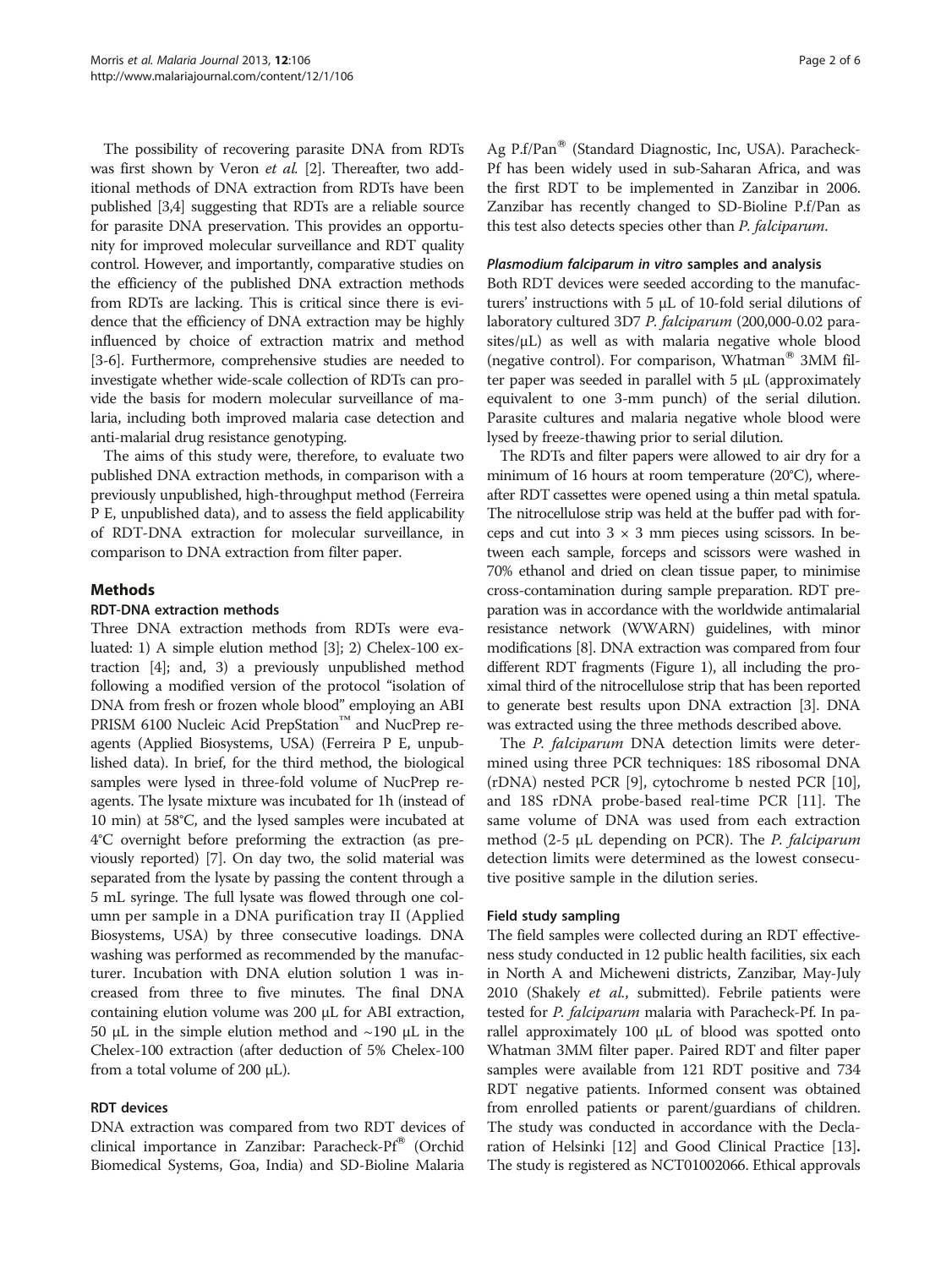<span id="page-2-0"></span>

black boxes A) 1cm B) Proximal C) Distal D) Whole.

were obtained from the ethical committee in Zanzibar (ZAMREC/ST/0021/09) and the Regional Ethics Committee in Stockholm, Sweden (2009/387-31). All samples were stored at room temperature with desiccants until the time of DNA extraction. Samples were transported to Karolinska Institutet, Sweden, August 2010, where DNA extraction from RDT and filter paper samples was conducted in parallel within six months after sample collection.

### Field sample analysis

DNA was extracted from the paired RDT and filter paper field samples (N=855) using the ABI PRISM 6100 Nucleic Acid PrepStation™ method. DNA was extracted from the distal two thirds (Figure 1C) of the RDT strip, containing  $\sim$ 5 μL blood, as described above, and from three 3-mm punches of filter paper, containing ~15 μL blood, as described previously [\[7](#page-5-0)].

RDT negative samples (N=734) were screened using an 18S rDNA real-time PCR assay, that detects all five species of Plasmodium [\[14\]](#page-5-0). Samples were pooled two by two in 384 well plates. Each PCR was performed twice at different time points. Pools with a single Cycle threshold (Ct) value <40, or a Ct average <42 were selected for multiplex species identification for P. falciparum, Plasmodium vivax, Plasmodium ovale and Plasmodium malariae. Samples were considered PCR positive if positive in the species identification analysis.

Single nucleotide polymorphisms (SNPs) in *pfcrt* K76T, pfmdr1 N86Y, Y184F and D1246Y were analysed with previously described PCR-RFLP methods in all RDT positive samples (N=121) [[15-17\]](#page-5-0). An infection was defined as mixed when both alleles were present at a particular locus. Pfmdr1 copy number was determined by the comparative ΔΔCt method following a TaqMan probe-based real-time PCR [\[18](#page-5-0)]. Samples were considered PCR positive if positive in at least one PCR.

All PCRs were run in parallel on RDT and filter paper extracted DNA.

#### Statistical analysis

SNP genotyping outcomes were compared between RDT and filter paper extracted DNA by kappa analysis (κ). The SNP and haplotype prevalences were analysed and published elsewhere [[17\]](#page-5-0). The spread of Ct values below

| Table 1 Sensitivity of RDT-DNA extraction methods in |  |  |
|------------------------------------------------------|--|--|
| <i>in vitro</i> cultured parasites                   |  |  |

| <b>RDT Fragment</b>        | Simple elution | Chelex-100     | ABI |
|----------------------------|----------------|----------------|-----|
| Paracheck-Pf               |                |                |     |
| $1 \text{ cm}$             | ş              | $\mathfrak{D}$ | 200 |
| Proximal                   | NA.            | 20             | 200 |
| Distal                     | NA.            | NA.            | 20  |
| Whole                      | NA.            | NA.            | 20  |
| SD-Bioline Malaria P.f/Pan |                |                |     |
| 1 cm                       | 2              | $\overline{2}$ | 20  |
| Proximal                   | NA.            | 2              | 20  |
| Distal                     | NA.            | <b>NA</b>      | 20  |
| Whole                      | NA.            | <b>NA</b>      | 20  |
| Filter paper               |                |                |     |
| 5 µL blood spot            | 200            | 2              | 200 |

Lowest achieved parasite detection levels (parasites/μL) for DNA extraction from Paracheck-Pf, SD-Bioline Malaria P.f/Pan and from 5 μL blood spotted on filter paper.

§ = Not estimated due to negative results.

NA = Not applicable, the size of the RDT fragment used for extraction was limited by the extraction volume.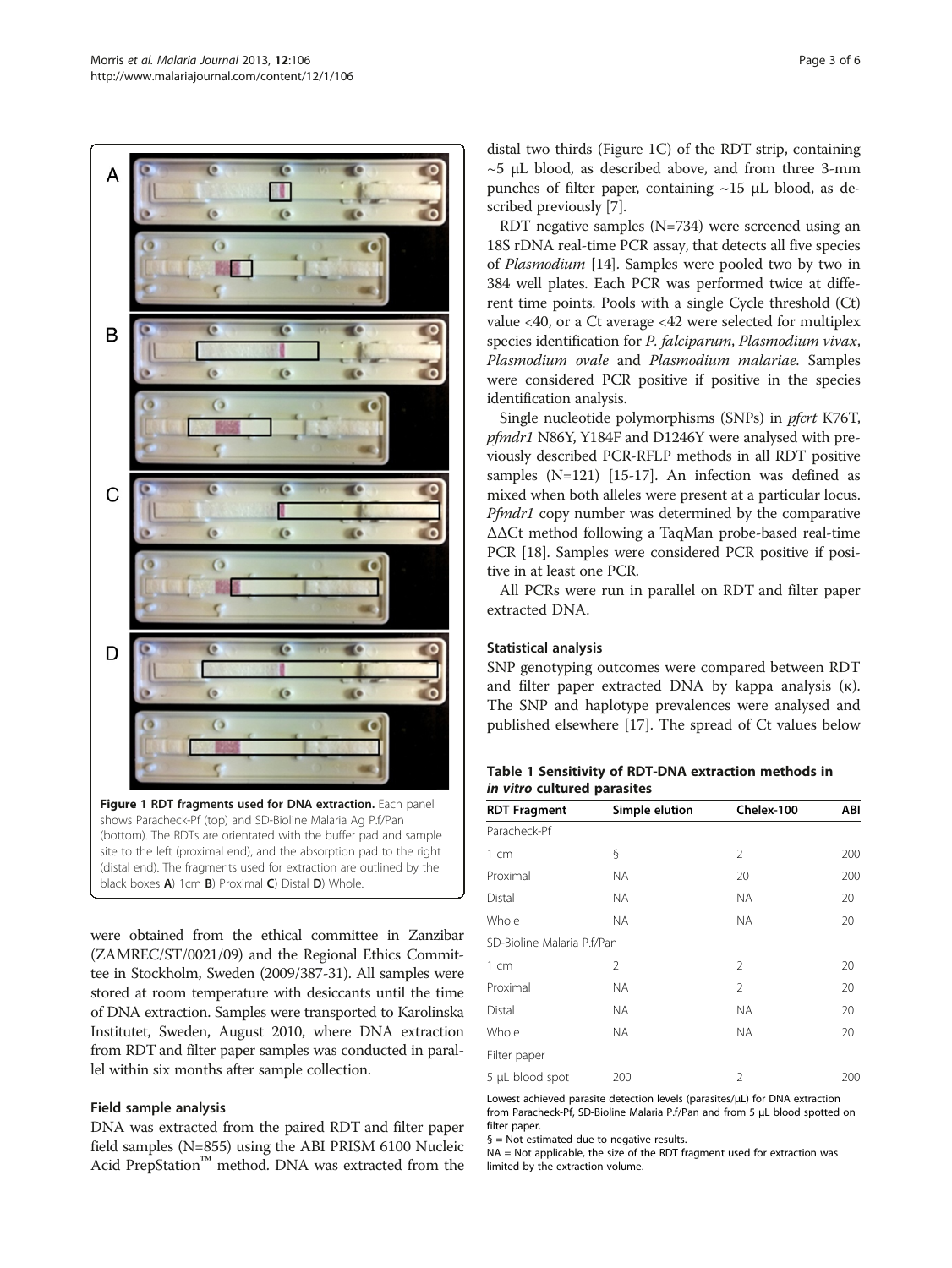|                    | RDT PCR success rates $N = 121$ (%; CI 95%) | Filter paper PCR success rates $N = 121$ (%; CI 95%) | Kappa value |
|--------------------|---------------------------------------------|------------------------------------------------------|-------------|
| Pfcrt K76T         | 114 (94.2; 89.9-98.5)                       | 104 (86.0; 79.6-92.3)                                | 0.72        |
| Pfmdr1 N86Y        | 112 (92.6; 87.8-97.4)                       | 109 (90.1; 84.6-95.5)                                | 0.85        |
| Pfmdr1 Y184F       | 110 (90.9; 85.7-96.2)                       | 107 (88.4; 82.6-94.3)                                | 0.74        |
| Pfmdr1 D1246Y      | 113 (93.4; 88.8-97.9)                       | 107 (88.4; 82.6-94.3)                                | 0.77        |
| Pfmdr1 copy number | 84 (69.4; 61.0-77.8)                        | 77 (63.6; 54.9-72.4)                                 | -           |

<span id="page-3-0"></span>Table 2 PCR success rates and agreement of genotyping outcomes in field samples

Analyses of single nucleotide polymorphisms and pfmdr1 gene copy numbers associated with anti-malarial drug resistance, from RDT and filter paper extracted DNA collected from 121 RDT positive field samples.

the cut-off of Ct 35, in the TaqMan probe-based realtime PCR for determining *pfmdr1* copy number, were compared by Wilcoxon rank-sum test, as there were many incomplete pairs. All calculations were done with Stata/SE 12.0, StataCorp LP USA. Statistical significance was defined as  $p<0.05$ .

#### Results

## In vitro cultured parasites - sensitivity of RDT-DNA extraction methods

The P. falciparum DNA detection limit varied with RDT device and extraction method (Table [1](#page-2-0)). When following the respective protocols, Chelex-100 extraction preformed best for both RDT devices as well as for extraction from filter paper, with a detection limit of two parasites/μL. The ABI extraction method had a 10-fold higher detection limit of 20 parasites/μL. DNA extraction was generally more efficient from SD-Bioline Malaria Ag P.f/Pan than from Paracheck-Pf. The simple elution method was unsuccessful for DNA extraction from Paracheck-Pf. Increasing the size of the nitrocellulose strip fragment (as seen in Figure [1](#page-2-0))

did not improve the level of detection. The method of P. falciparum detection influenced the detection limit by one to two log units (see Additional file [1](#page-4-0)). DNA extraction from RDTs was generally equal to or better than DNA extraction from an equal volume  $(5 \mu L)$  of blood spotted on filter paper.

## Field samples - parasite detection and drug resistance genotyping

There was no significant difference in PCR detection rates in DNA extracted from RDTs and filter paper. Out of 855 paired RDT and filter paper field samples, 118 (13.8%; CI 95% 11.4-16.2%) were PCR positive in both groups of samples ( $\kappa$ =0.94). Among the RDT negative field samples (N=734), three (0.4%; CI 95% 0.0-0.9%) and six (0.8%; CI 95% 0.1-1.5%) were PCR positive from RDT and filter paper extracted DNA, respectively  $(k=0.44)$ . Among the 121 RDT positive field samples, 115 (95.0%; CI 95% 91.1-99.0%) and 112 (92.6%; CI 95% 87.8-97.4%) were PCR positive (κ=0.50). No observed difference was found in the ability to detect low density

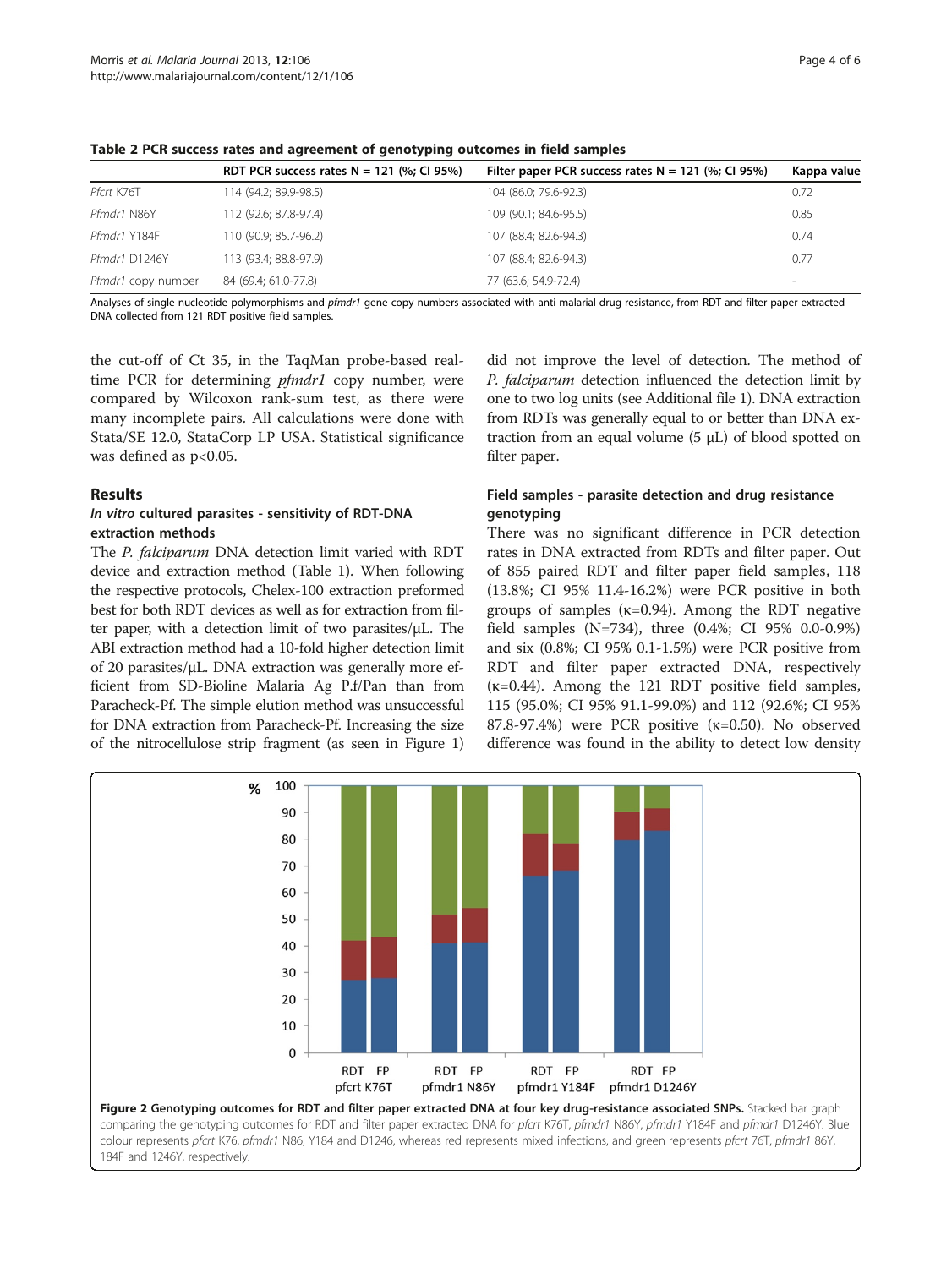<span id="page-4-0"></span>parasitaemia (<100 parasites/ $\mu$ L), although the numbers were too small to allow for statistical analysis (12 PCR positives in both RDT and filter paper extracted DNA).

There were no significant differences in PCR success rates and genotyping outcomes for the respective SNPs in the 121 RDT positive samples (Table [2\)](#page-3-0). Furthermore, there was no difference between RDT and filter paper extracted DNA in the overall ability to detect mixed infections (Figure [2](#page-3-0)). Similarly, no statistically significant differences in the distribution of real-time PCR Ct values below Ct 35 from RDT and filter paper extracted DNA were observed ( $P_{FAM}$ =0.10;  $P_{VIC}$ =0.24). No sample contained multiple *pfmdr1* copy number.

#### **Discussion**

This is to date the most comprehensive comparative study of DNA extraction efficiency from malaria RDTs and assessment of the field applicability of RDT-DNA extraction for molecular surveillance, including detection of infections and key genetic markers associated with anti-malarial drug resistance.

DNA extraction efficiency from in vitro cultured P. falciparum varied with RDT device and extraction method. The same level of parasite detection as seen in previous publications was not achieved in this study [[3,4](#page-5-0)]. Different designs of RDT devices affected the DNA extraction efficiency. In particular, DNA recovery from Paracheck-Pf was unsuccessful when employing the simple elution method, supporting as previously reported that plastic seals covering the nitrocellulose strip hamper DNA recovery [\[3](#page-5-0)].

The cost, time, final template volume and the purpose for DNA extraction should be considered when choosing extraction method. Although simple elution is the cheapest and fastest alternative, it is a crude method of DNA extraction and its use may be limited by RDT design and choice of PCR [\[3](#page-5-0)]. Chelex-100 is relatively inexpensive. The higher sensitivity observed with Chelex-100 extraction indicates that this method is particularly suitable for low density parasitaemia in low endemic settings. However, the Chelex-100 method is moderately labour-intensive and the DNA may be of lower quality than DNA extracted with commercially available column-based extraction kits [[6](#page-5-0)]. Another concern is the storage capacity of Chelex-100 extracted DNA, which is thought to be more susceptible to DNA degradation during sample freeze-thawing [[19](#page-5-0)]. Conversely, ABI extraction is a high throughput method providing high quality DNA, but at a substantial cost and requiring specialised equipment. This method had a higher P. falciparum detection level when compared with Chelex-100, perhaps explained by loss of DNA on the column. However, this did not appear to have influenced the field sample results (see below). Thus, ABI extraction could be suitable for analyses of RDT positive, symptomatic malaria

patients enrolled in clinical trials. The final DNA containing volume is also important to take into consideration, as the concentration of the DNA will affect the parasite detection limits.

In the field analysis, RDTs provided DNA of equal quality as filter papers, suggesting that RDTs are a valuable alternative to filter paper for DNA storage in the field. High PCR success rates were obtained from DNA extracted from RDTs, for key loci in *pfcrt* and *pfmdr1* associated with anti-malarial drug resistance. SNP and haplotype prevalences were analysed and discussed elsewhere [\[17](#page-5-0)]. Wide scale collection of used RDTs is currently being implemented as an integral part of molecular surveillance of malaria in Zanzibar.

Increased deployment of RDTs in health care facilities and cross-sectional surveys facilitates passive and active collection of biological material for molecular surveillance. The advantages of using RDTs for DNA storage include reducing invasive procedures in the field. RDTs require just one finger prick for both malaria case detection and preservation of biological material. DNA storage on filter papers, on the other hand, requires an initial finger prick for malaria case detection by RDT or microscopy, followed by a second finger prick, for individuals with a positive diagnosis for collection of blood on filter paper. Multiple blood sampling can especially be problematic in small children and may increase the risk of mixing/miss-labelling of samples during collection. RDTs are also easily stored and have either a plastic or cardboard case that protects against cross-contamination. A disadvantage of RDT-DNA extraction is the limited amount of biological material (5–15 μL blood). This makes RDT-DNA extraction a "one shot operation" with no possibilities for re-extraction, unlike filter paper sampling where a larger amount of blood is usually collected  $(50-100 \mu L)$ .

#### Conclusions

The results support RDTs as a valuable source of parasite DNA and provide evidence for RDT-DNA extraction for improved malaria case detection, molecular drug resistance surveillance, and RDT quality control. However, the purpose of DNA extraction should be considered when choosing which extraction method best suits the type of samples to be analysed.

## Additional file

[Additional file 1:](http://www.biomedcentral.com/content/supplementary/1475-2875-12-106-S1.pdf) Sensitivity of RDT-DNA extraction methods in in vitro cultured parasites. Description: Raw data showing detection levels for the three PCR methods used in the in vitro part of the study.

#### Competing interests

The authors declare that they have no competing interests.